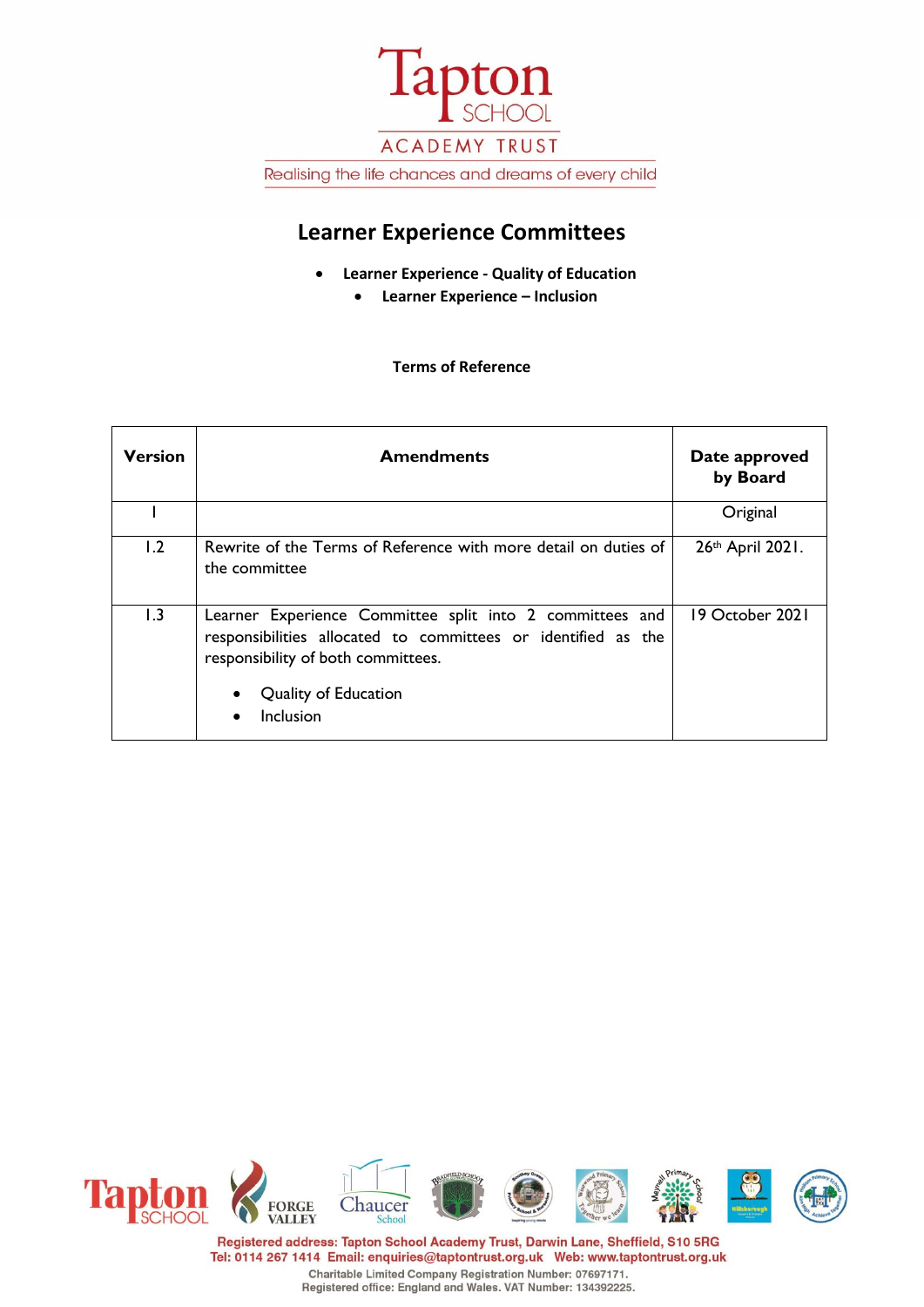

#### **1. Authority**

The Learner Experience Committee is a Committee of the Tapton School Academy Trust (TSAT) Board and is authorised to consider, advise on or determine strategies and policies to deliver the outstanding learner experience that should be in each of the schools.

## **2. Role**

The role of the Learner Experience Committees are, on behalf of the Board, to maintain excellent standards across the Trust schools in line with TSAT vision, values aims and strategic objectives, taking account of the relevant national guidance, legislation and the Ofsted inspection framework.

The Learner Experience Committee has no executive powers or operational responsibilities/duties.

## **3. Duties – Both Committees**

3.1 The duties of the Learner Experience Committees on behalf of the Trust Board are to:

• Secure and maintain the highest quality learning experience for *all* learners in each of the schools in the Trust and to review educational due diligence of new schools wishing to join.

The committee will scrutinise quality assurance documents, data reports, school reviews both internal and external and will offer appropriate challenge to the Executive Team and other school leaders with cross Trust responsibilities in order to ensure the highest quality is achieved for all learners.

- Consider appropriate local, national and historical bench marking data in order to evaluate performance and consider projected outcomes.
- Ensure that the curriculum delivered across the Trust is of the highest quality and appropriately meets the needs of all learners including vulnerable groups including those with Special Educational Needs and Disabilities (SEND).
- Ensure effective communication with Local Governing Bodies and ensuring they are fulfilling their delegated responsibilities effectively by ensuring each LGB Chair has a link Trustee from the committee.
- Ensure a member of the committee can meet with Ofsted in an inspection to represent the Trust Board.
- Provide a member of the committee at every Ofsted feedback meeting.



Tel: 0114 267 1414 Email: enquiries@taptontrust.org.uk Web: www.taptontrust.org.uk Charitable Limited Company Registration Number: 07697171. Registered office: England and Wales. VAT Number: 134392225.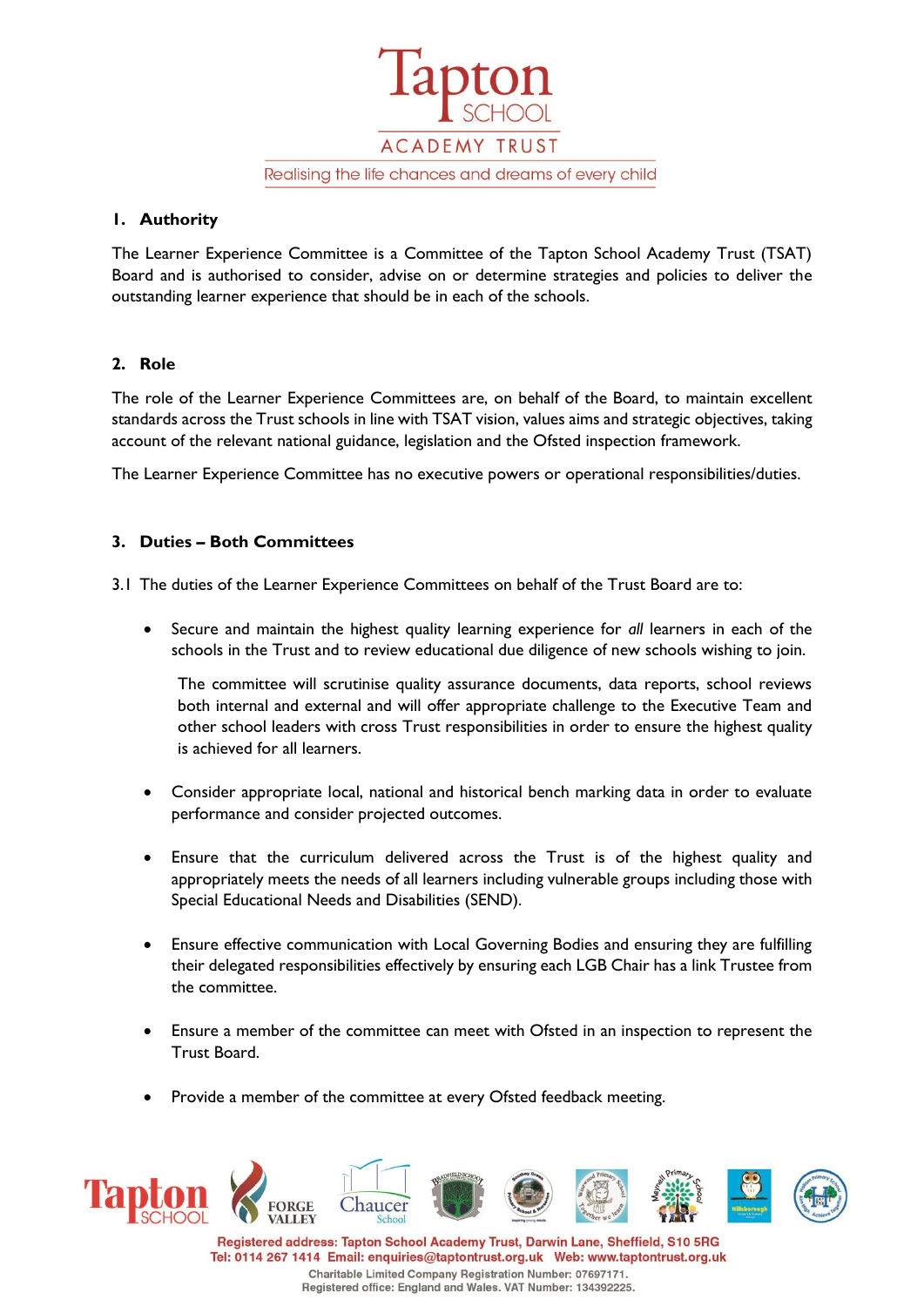

- 3.2 The Committees report to the full Trust Board and advises the Board on:
- 3.2.1 Outcomes for learners at every stage in their school career using data from both local and national sources. The Learner Experience Inclusion Committee has particular scrutiny of all vulnerable groups.
- 3.2.2 The performance of the Trust against other Trusts' locally and nationally. The Learner Experience Inclusion Committee has particular scrutiny of the performance of vulnerable groups.
- 3.2.3 The current position of each school against the Ofsted framework and the current focus for improvement.
- 3.2.4 Approving the School Improvement Strategy to be used across the Trust and any resourcing implications.
- 3.2.5 Trust-wide policies related to Learners.
- 3.2.6 Issues emerging from local communities and school stakeholders, especially parents.

#### **4. Duties – Learner Experience - Quality of Education**

- 4.1 The duties of the Learner Experience Committee Quality of Education Committee is on behalf of the Trust Board are to:
	- Review the development and delivery of sex and relationships education across the Trust.
	- Review the development and delivery of religious education across the Trust.
- 4.2 The Committee reports to the full Trust Board and advises the Board on:
- 4.2.1 The curriculum across the Trust Schools and any resourcing implications.
- 4.2.2 Projected outcomes for the coming year with historical comparative data and against the relevant national benchmark data set.



Registered address: Tapton School Academy Trust, Darwin Lane, Sheffield, S10 5RG Tel: 0114 267 1414 Email: enquiries@taptontrust.org.uk Web: www.taptontrust.org.uk Charitable Limited Company Registration Number: 07697171. Registered office: England and Wales. VAT Number: 134392225.